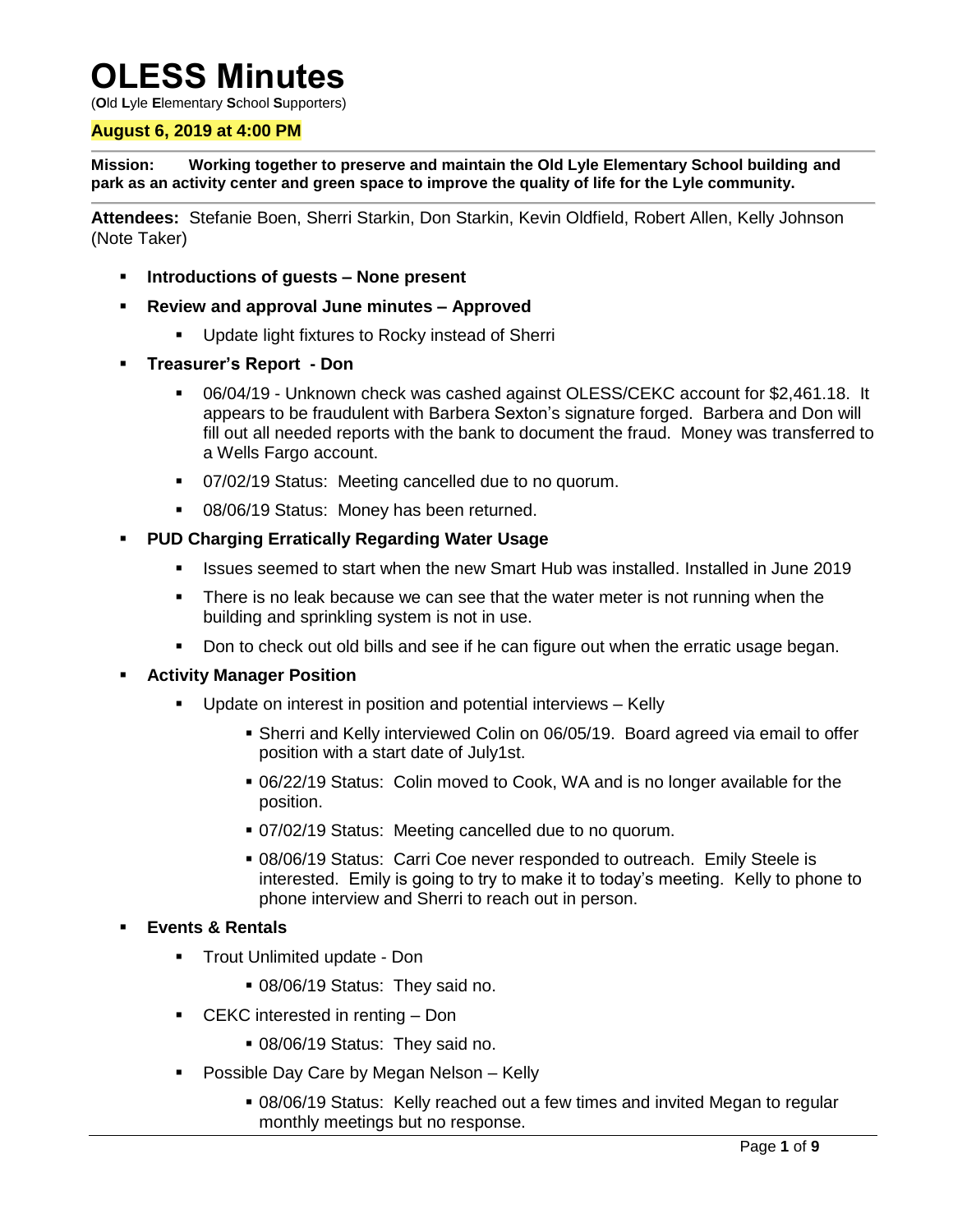- 2 Rooms available for rent. Don to send Kelly information
- **Community Service for LHS Students – Kevin & Julie**
	- Perhaps we can offer community service hours to LHS students Kevin
	- Labor, small projects, wash windows
	- **How about Trunk or Treat**

## **Trunk or Treat – Kevin & Kelly**

- Ask students to participate in trunk or treat for community service hours
- **-** Haunted house
- Kevin to follow up with LHS regarding student participation in set up
- Kelly, Stefanie, Kevin to get together to plan

## **State Grant Status – Money must have been spent by June 30th**

- Update on painting baseboards Don
- If any money was left, Sherri to look into light covers for hallway ceiling lights
- **Balance of \$1,409.82 as of 06/24/19. Extension has been requested in order to spend** balance. TBD if accepted.
- 08/06/19 Status: Extension has been approved. We have 2 years to spend the money. Don – Updating bank account information with state.

## **Overview of Kelly's meeting with LHS Superintendent Ann Varkados Cell (360) 921-6260 and school board speaker Barb Mills**

- We are governed by educational RCW's (Revised Code of WA). Ann to send Kelly link to relevant portions.
	- Potential Impacts: Naming policy, BBQ (all food handling on school property requires a food handlers permit), sink – looking like a no go, removal of memorial stone due to naming policy requirements and religious symbolism on public school property
	- 06/04/19 Status: No word from Ann Varkados at this time
	- 07/02/19 Status: Meeting cancelled due to no quorum.
	- 08/06/19 Status: Kelly reached out in June. Ann said she would get back to us during the summer months.
- Gift of Public funds School board to generate list for OLESS board to review
	- Known items to be addressed: Dumpster pickup, Roberts work from March October (approx. 2 HRS/week). Additional items may be included.
	- 06/04/19 Status: No word back from school board at this time. Kelly to reach out to Ann.
	- 07/02/19 Status: Meeting cancelled due to no quorum.
	- 08/06/19 Status: Waiting to hear back from LHS Board

## **Building Issues (non-state grant projects)**

- Relocation of BBQ
	- Compliance considerations
	- Needs to be investigated regarding county compliance TBD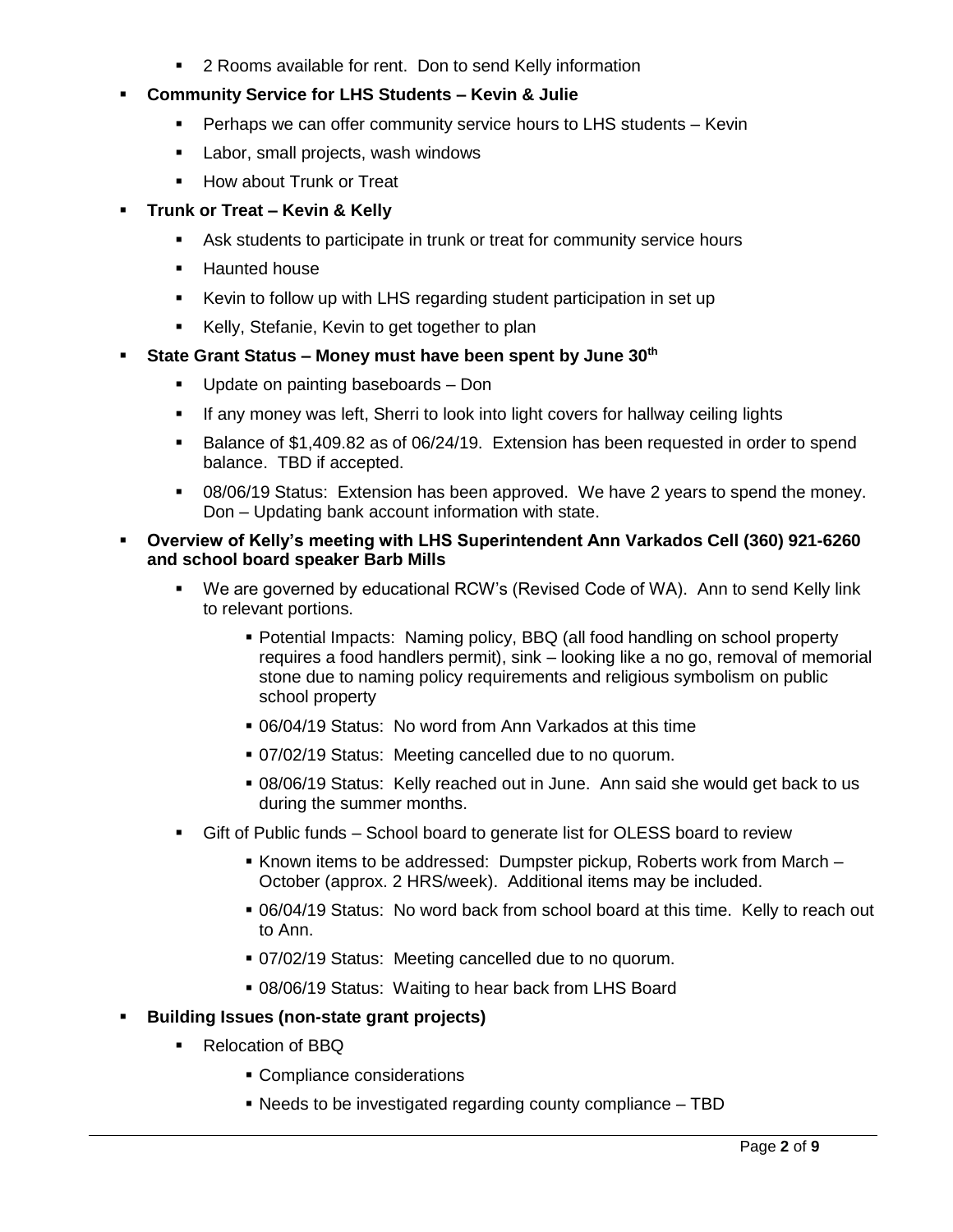- 05/07/19 Status: Kelly met with LHS Super Intendent and speaker for the school board, Barbara Mills. TBD after review of RCW's.
- 06/04/19 Status: TBD after review of RCW's. Kelly to reach out to Ann
- 07/02/19 Status: Meeting cancelled due to no quorum.
- 08/06/19 Status: Kelly to notify stake holders about notifying county
- Installing sink in pavilion
	- **Compliance considerations**
	- Needs to be investigated regarding county compliance TBD
	- 05/07/19 Status: TBD after review of RCW's
	- 06/04/19 Status: TBD after review of RCW's. Kelly to reach out to Ann
	- 07/02/19 Status: Meeting cancelled due to no quorum.
	- 08/06/19 Status: TBD after review of RCW's.

## **Signer(s) on checking account**

- 3/12/19 Status: Requirements will be determined during audit findings.
- 3/13/19 Status: Linda Williams stated "We require two signatures, plus Brian and myself on all Umpqua Accounts. It is just good business to have two people on your account if something happened the one of the individuals, the other person could still conduct business. This is why we have Brian and myself as backups."
- 3/15/19 Status: Brian Wanless stated One signature on checks is fine. If your board wants two, which can be a timing concern getting together, you certainly can have it that way. But yes on the signature card you should have two just in case you are not available.
- 05/07/19 Status: All three need to go together
- 06/04/19 Status: All board members agree that Kelly Johnson and Stefanie Boen are to become signers on the checking account. Kelly has paperwork but hasn't made it to the bank yet. Stefanie has paperwork but hasn't made it to the bank yet. Marsha Buser is to be removed since she is no longer part of the OLESS board.
- 07/02/19 Status: Meeting cancelled due to no quorum.
- 08/06/19 Status: New account is open. Don, Linda, Kelly and Stephanie have been added as signers. Linda must approve all activity on account and everything the Treasurer can see via the website. Don has been to bank 9 times. Don still does not have access to the statements. New deposit slips were done incorrectly and must be replaced.

## **Audit of checking – Internal/External etc**

- 3/12/19 Status: Don & Sherri to check with CEKC for requirements
- 3/15/19 Status: Brian Wanless stated that audits may be performed internally
- 05/07/19 Status: Don delivered papers to Stefanie
- 06/04/19 Status: Stefanie Complete with two items to address:
	- Katrina's needs to fill out end time on time cards since she's not salary Don to follow up with Katrina
	- How are we legally holding money for Lyle Pioneer Days? Kelly to follow up with CEKC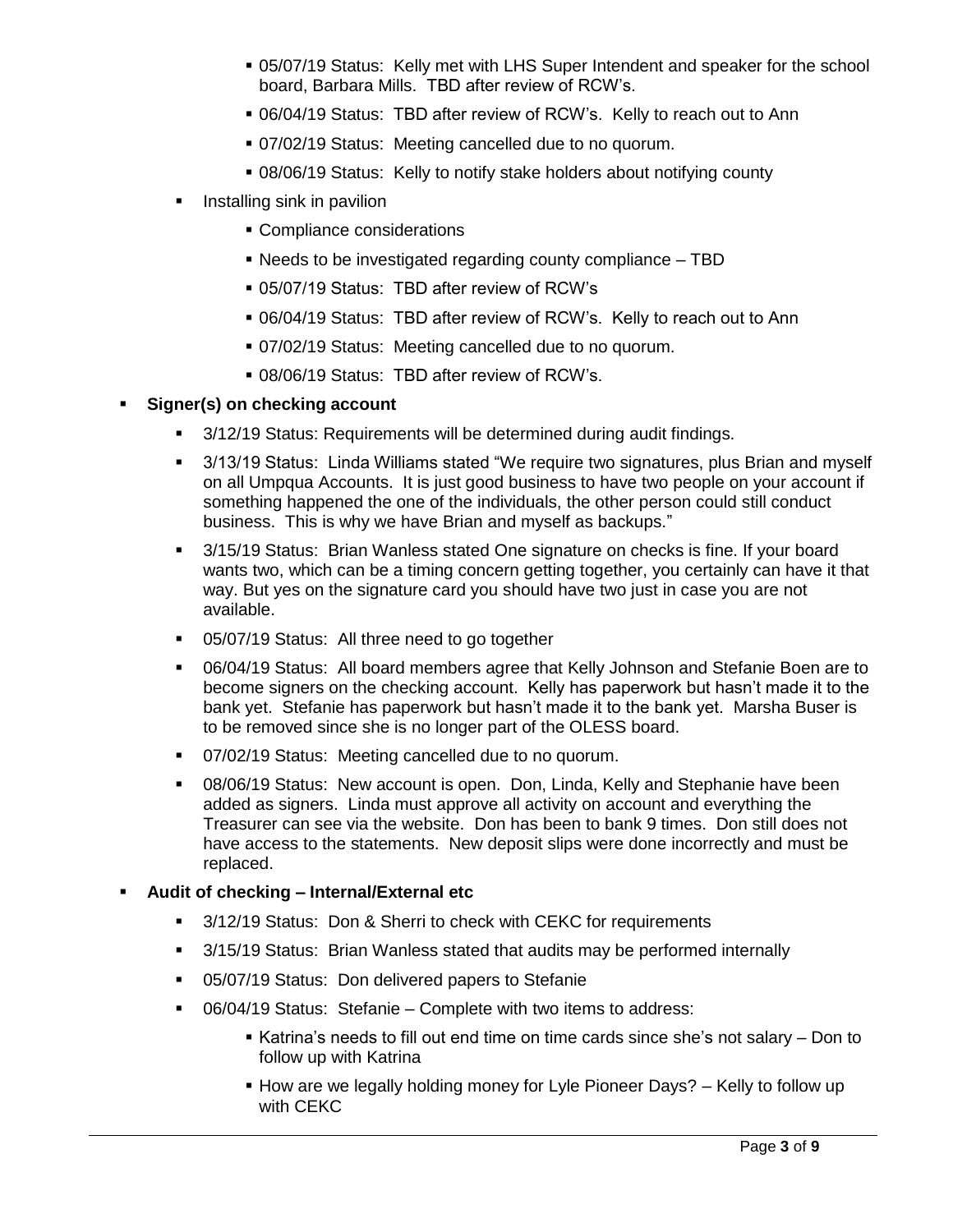- 07/02/19 Status: Meeting cancelled due to no quorum.
- 08/06/19 Status: Kelly reached out to Linda Williams. Linda is working with Barbara to figure out how to proceed regarding Pioneer Days money. Linda will get back to us.
- **Should we generate a procedure and documentation process for internal auditing of checking account?**
	- **Stefanie, Don & Kelly to create procedure**
	- 07/02/19 Status: Meeting cancelled due to no quorum.
	- 08/06/19 Status: Stefanie and Don to put together email. Kelly to put in in work instruction format.

## **Insurance for OLESS board under CEKC**

- 3/13/19 Status: Don reached out to Linda Williams of CEKC. Linda stated that she is sending out forms for updated coverage but gave no details relative to current coverage.
- 3/15/19 Status: Brian Wanless stated that we should check with Jonathan Blake regarding coverage & that we should provide the names of our board members to confirm coverage.
- 05/07/19 Status: Kelly CEKC is currently in review of all activities and will send us copies of the policy once a new one has been issued
- 06/04/19 Status: Kelly emailed Linda Williams about Pioneer Days on 05/16/19. She forwarded to Jonathan Blake on 05/20/19. No response from either of them. Kelly emailed Linda Williams and Jonathan Blake on 06/03/19. Johnathan Blake responded with a coverage confirmation on 06/04/19. Kelly to follow up with Jonathan Blake about coverage details and potential in person meeting.
- 07/02/19 Status: Meeting cancelled due to no quorum.
- 08/06/19 Status: Jonathan Blake will be at our September meeting to answer questions.

## **Review of consistency between by laws and practices**

- 3/12/19 Status: All to review WA non-profit handbook and bylaws
- 05/07/19 Status: Public School RCW's must be reviewed and integrated into bylaws
- 06/04/19 Status: Holding pattern until we receive and read all needed information RCW's, Insurance, WA Non-Profit Handbook
- 07/02/19 Status: Meeting cancelled due to no quorum.
- **08/06/19 Status:**
- **Should we put all our forms and processes (treasurer reports, audit results etc.) on the bylaws and documents page?**
	- Cloud space might be best place Update from Stefanie
- **Basketball Hoop –**
	- Documentation process for donations and usage
	- We have a possible donor for the portable basketball hoop
	- **Julie to follow up with donor on FB and with Ann about receiving donation.**
- **Open Forum** 
	- Julie Network meeting with local community members. Maybe generate a community calendar.
	- Sherri Trying to find board member replacements but no luck so far.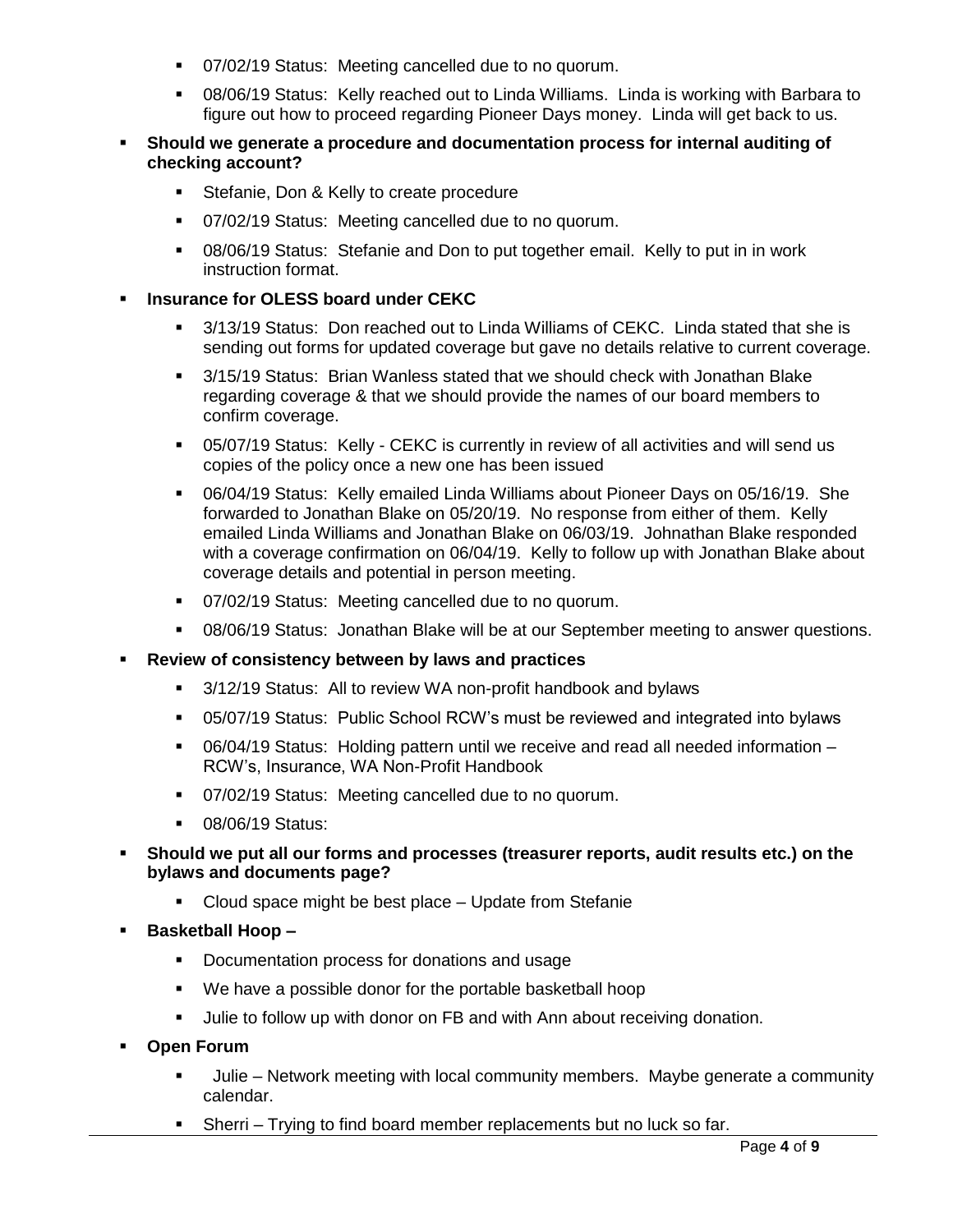## **ACTION ITEMS:**

**Don:**

- **Work with state to update bank account information Complete**
- Register with Smart Hub (PUD) Complete
- Work with Stefanie and Kelly to generate audit work instruction and documentation process for internal auditing of OLESS/CEKC checking account
- Ask Trout Unlimited if they would stay if rent were reduced to \$225/month Complete
- Manage short term rental activities until Activity Manager is replaced
- Fill out all appropriate reports with Umpqua Bank for fraudulent check Complete
- Check to see if we have an MOU with Katrina. Ask her to be sure to complete time cards fully.
- **Schedule and manage baseboard painting project**
- Give baseboard painting receipts, pics and copy of checks to Kelly for reimbursement
- **Work with Stefanie to schedule audit of checking account Complete**
- Review WA Non-Profit Handbook for review at next meeting: [https://www.sos.wa.gov/\\_assets/corps/washington-nonprofit-handbook-2018-edition.pdf](https://www.sos.wa.gov/_assets/corps/washington-nonprofit-handbook-2018-edition.pdf)
- **Review bylaws for review at next meeting**
- Get an update from Vern on kitchen project bid TBD
- Ask Katrina if her schedule is flexible so she can clean around the booking schedule
- Talk to KPUD to find out what would be involved to increase community share of water for greenspace

## **Julie:**

- **Interview replacements for Activity Manager**
- **Review WA Non-Profit Handbook for review at next meeting:** [https://www.sos.wa.gov/\\_assets/corps/washington-nonprofit-handbook-2018-edition.pdf](https://www.sos.wa.gov/_assets/corps/washington-nonprofit-handbook-2018-edition.pdf)
- **Review bylaws for review at next meeting**
- As Facebook administrator, work with Marsha to update FB to allow visitors to post messages

## **Kelly:**

- Notify all stake holders of our unpermitted structure
- **Locate job description for short term rental manager**
- Add information about room rentals to Weebly
- Work with Don and Stefanie to generate audit work instruction and documentation process for internal auditing of OLESS/CEKC checking account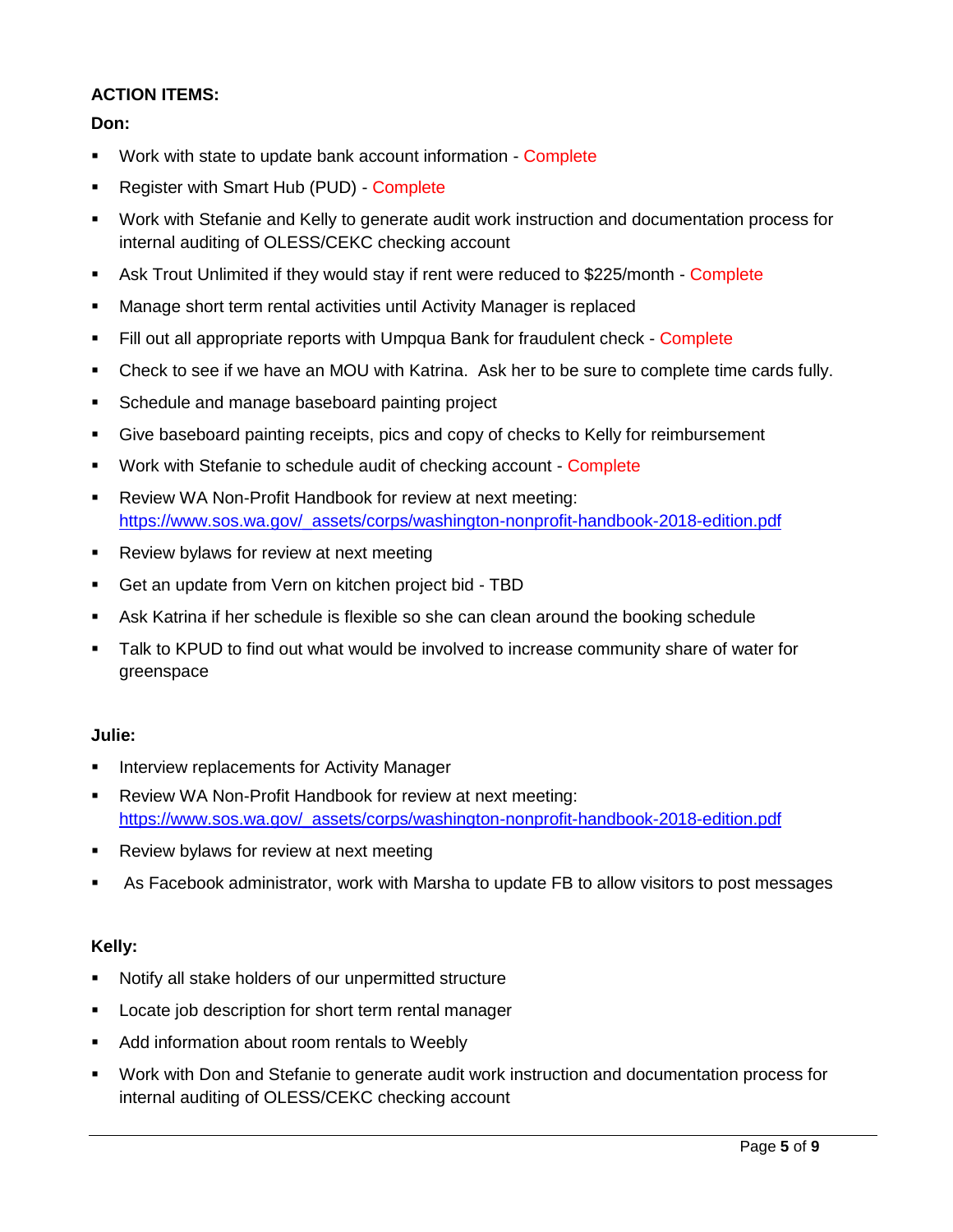- **Follow up with CEKC about audit finding regarding Lyle Pioneer Days**
- Reach out to Ann about relevant RCW's
- Research if we need copies of proof of insurance from people using the building or greenspace
- **Remove commission portion from Activity Manager position description**
- **Interview replacements for Activity Manager**
- **Research how Marcia Buser got Debbie McDonald's email**
- **Review relevant public school RCW's**
- Become back up signer on checking account Complete
- Move contact information from sign in sheet to spreadsheet to create "List of Contacts for LAC."
- **Generate form to track volunteer hours**
- Review WA Non-Profit Handbook for review at next meeting: [https://www.sos.wa.gov/\\_assets/corps/washington-nonprofit-handbook-2018-edition.pdf](https://www.sos.wa.gov/_assets/corps/washington-nonprofit-handbook-2018-edition.pdf)
- **Review bylaws for review at next meeting**
- **Look into window rebates from PUD**
- **Add Gorgeswap to LAC website**
- Fix stairs at entryway on west side of building When weather allows, Interface with Klickitat County about entry way/ADA accessibility on North/West portion of building
- **Write grant request for 2020 Consider daycare requirements**

## **Kevin:**

- Review WA Non-Profit Handbook for review at next meeting: [https://www.sos.wa.gov/\\_assets/corps/washington-nonprofit-handbook-2018-edition.pdf](https://www.sos.wa.gov/_assets/corps/washington-nonprofit-handbook-2018-edition.pdf)
- **Review bylaws for review at next meeting**
- Fix stairs at entryway on west side of building When weather allows, Interface with Klickitat County about entry way/ADA accessibility on North/West portion of building

## **Robert:**

- **Install rack in Supply Room**
- **Investigate entry way heater issue**
- **Investigate rugs for hallway**
- **Construct a cage around the HVAC unit**
- **Investigate wireless thermostats for heaters for two rooms**
- **Investigate contacts to potentially restore chimney**
- **Parage 2** Replace boards near skate park as soon as the weather allows  $-8$  total
- **Investigate roof leak in boiler room Flashing has been replaced.**
- Replace timer for outside faucet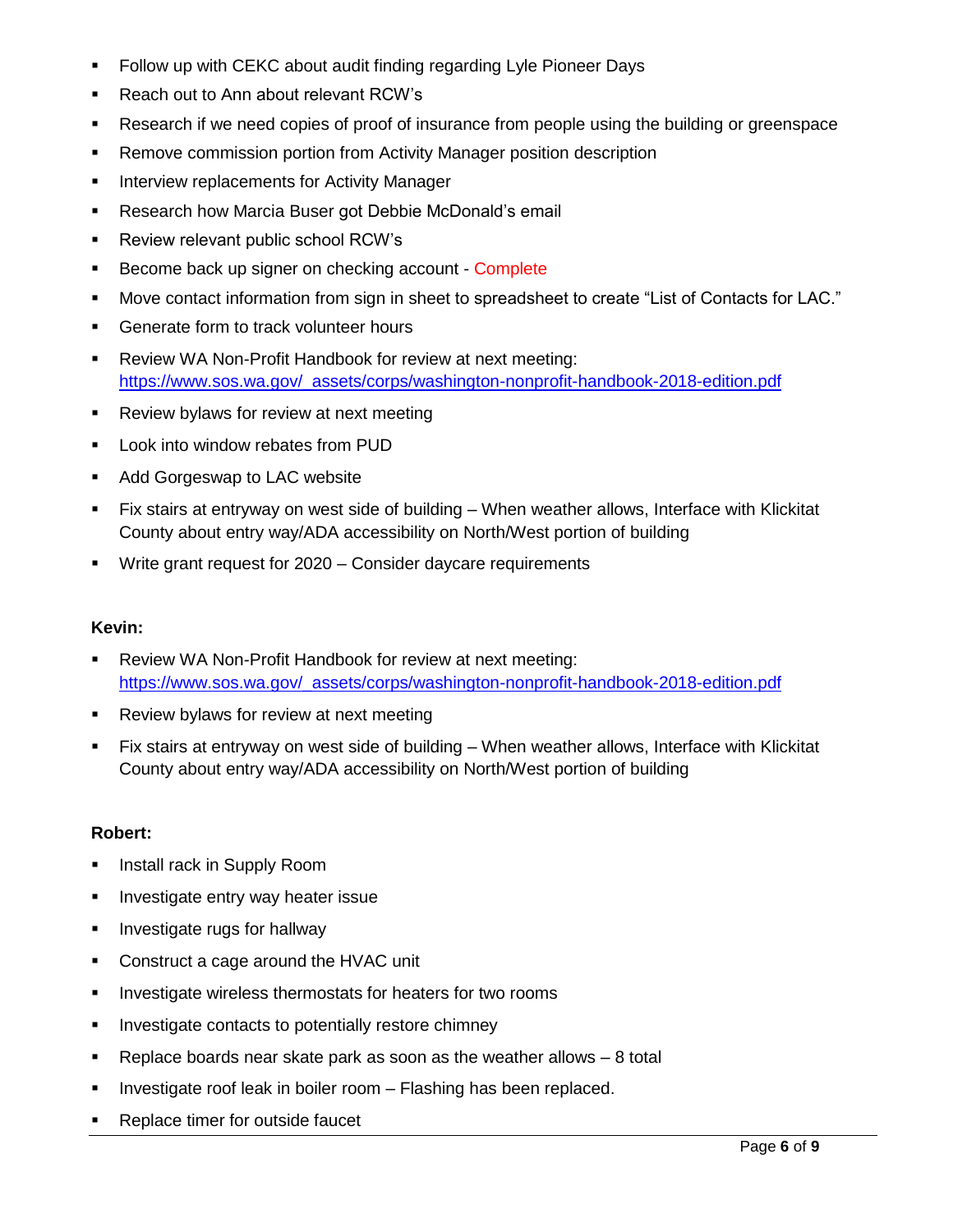- Change four fixtures in cat rescue room
- Replace hose with PVC pipe
- Replace electrical box by the BBQ with outlet with USB port
- Replace lock on the boiler room Complete
- **Investigate repair of door bar closest to skate park**

#### **Rocky:**

- Review WA Non-Profit Handbook for review at next meeting: [https://www.sos.wa.gov/\\_assets/corps/washington-nonprofit-handbook-2018-edition.pdf](https://www.sos.wa.gov/_assets/corps/washington-nonprofit-handbook-2018-edition.pdf)
- **Review bylaws for review at next meeting**
- Paint outside of all OLESS doors
- **Submit receipts for paint reimbursement**

## **Sherri:**

- **Look into covers for hallway ceiling lights if there is money left from the baseboard painting**
- Manage short term rental activities until Activity Manager is replaced
- **Interview replacements for Activity Manager**
- Review WA Non-Profit Handbook for review at next meeting: [https://www.sos.wa.gov/\\_assets/corps/washington-nonprofit-handbook-2018-edition.pdf](https://www.sos.wa.gov/_assets/corps/washington-nonprofit-handbook-2018-edition.pdf)
- **Review bylaws for review at next meeting**

## **Stefanie:**

- Work with Don and Kelly to generate audit work instruction and documentation process for internal auditing of OLESS/CEKC checking account
- **Research cloud space/best form to store OLESS documents**
- Manage documentation of audit findings
- **EXTER** Attach updated Treasurer reports to minutes
- Become back up signer on checking account Complete
- Begin tracking donation forms Kelly will send you the form. No need to retroactively track.
- Begin tracking volunteer hours Kelly will send you form. No need to retroactively track.
- Review WA Non-Profit Handbook for review at next meeting: [https://www.sos.wa.gov/\\_assets/corps/washington-nonprofit-handbook-2018-edition.pdf](https://www.sos.wa.gov/_assets/corps/washington-nonprofit-handbook-2018-edition.pdf)
- **Review bylaws for review at next meeting**
- Instagram Follow up on Brielle's email (Forwarded from Marcia B)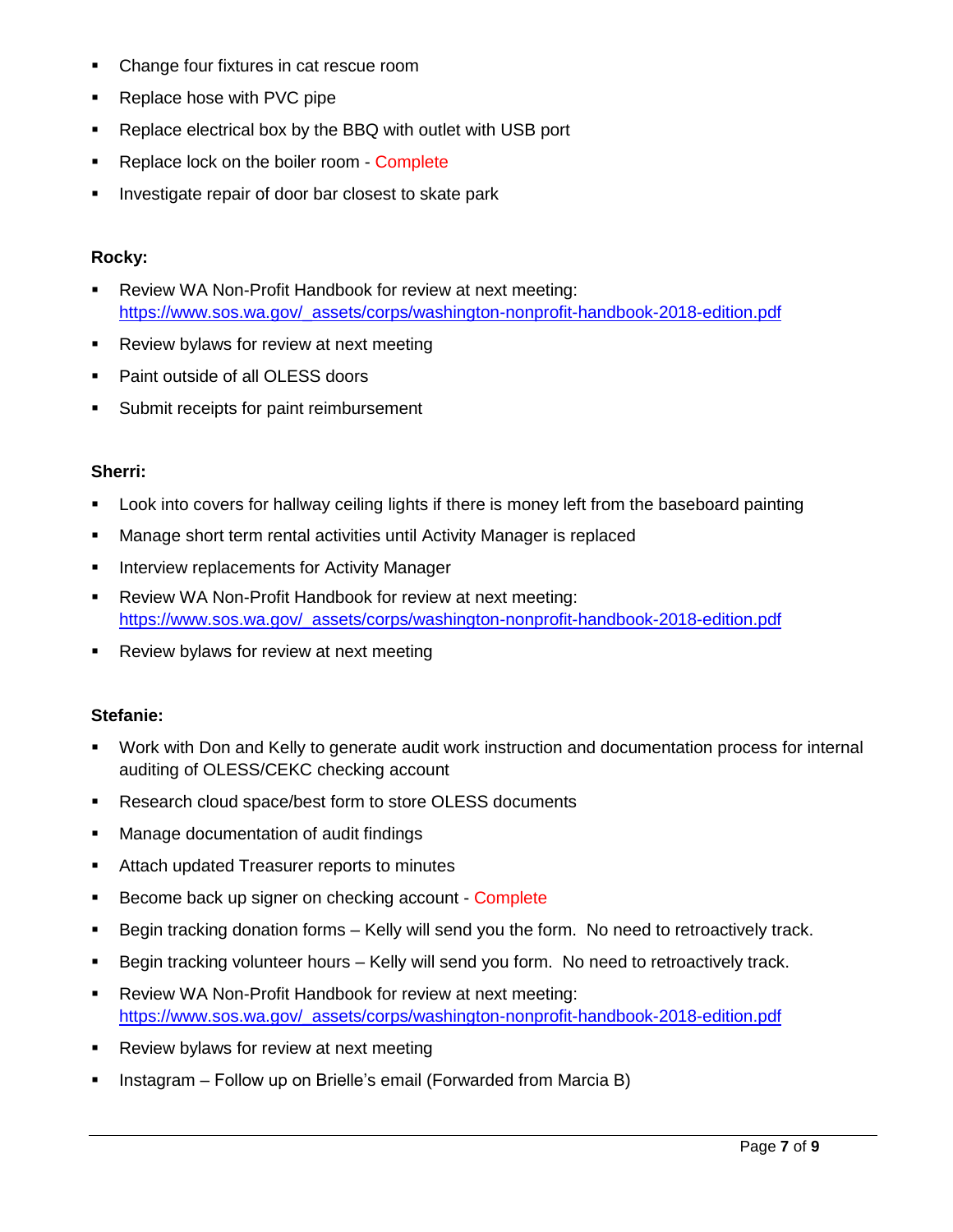## **Vern:**

**Manage flags appropriately/legally - Ongoing** 

## **PARKING LOT**

- Create process for renting tables and chairs to green space users
- Work Instruction for draining pipes in the winter
- **Sound system**
- Humanities of Washington Affiliate of National Endowment for the Humanities, Do we want them to give presentations at LAC?
- Cleaning work parties
- **Should tree lighting ceremony be an annual event**
- Open house for completion of restoration grant Maybe Gina Mosbruckers performs ribbon cutting ceremony
- Look over statement of work for Housekeeping and consider adding kitchen and popcorn maker
- Area above boiler room needs fascia to keep the birds and bats out
- **Projector for rental**
- **Mixing valve in janitors closet needs to be replaced**
- **Fire inspections requirements?**
- **Greenspace How to reduce water bill** 
	- o Low flow sprinkler heads
	- o Community contribution
	- o Sharing expenses with LHS
- **Reader board**
- **Sell fence space on Hwy 14 for advertising**
- Relocation of HVAC
- **Where do we go from here?** 
	- o Planning session for reimagining LAC
	- o Reach out to community
- Gorge Grown [kiara@gorgegrown.com](mailto:kiara@gorgegrown.com) (503) 490-6553
- **DESS business plan**
- **Future funding for OLESS/Fundraising**
- Solar panels to replace outlets
- Relocate bench to south-east portion of building
- **Advertise glass on website**
- **If I** Identify way to remedy issue with heat being left on in the rooms
- Develop program for orientation for new board members
- Should we generate a common place to document everyone's contact information